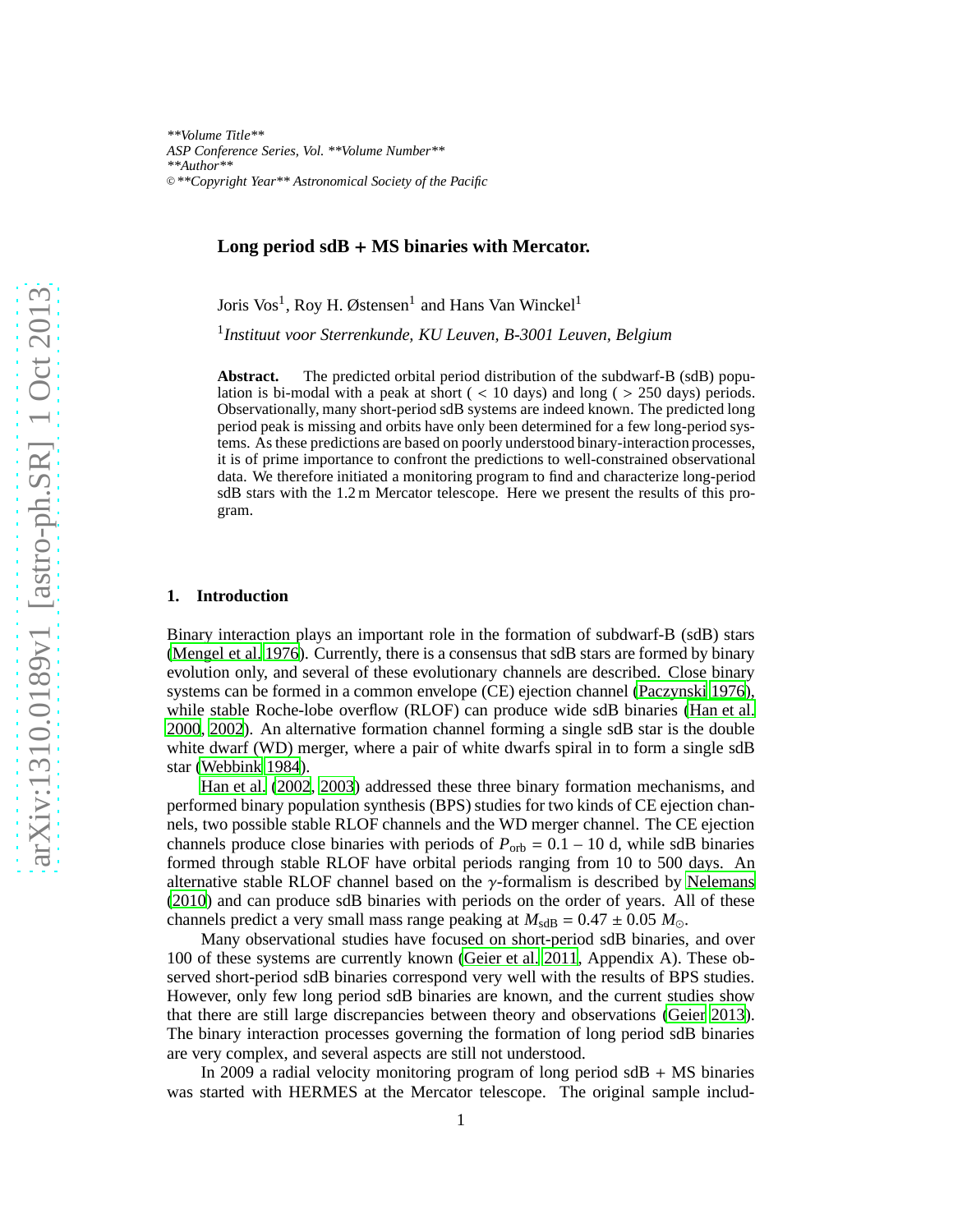ing six sdB and two sdO binaries was presented by [Østensen & Van Winckel](#page-6-9) [\(2011](#page-6-9), [2012](#page-6-10)). Here we present orbital and spectroscopic parameters of these six sdB binaries. The analysis of PG 1104+243 was discussed in detail in [Vos et al. \(2012](#page-6-11)), while BD+29◦3070, BD+34◦1543 and Feige 87 are discussed in [Vos et al. \(2013\)](#page-6-12). In this paper we will elaborate on Balloon 82800003<sup>[1](#page-1-0)</sup> and BD−7°5977.

# **2. Observations**

High resolution spectroscopic observations of all six sdB binaries were obtained with the HERMES spectrograph (High Efficiency and Resolution Mercator Echelle Spectrograph,  $R = 85,000$ , 55 orders, 3770-9000 Å, [Raskin et al. 2011\)](#page-6-13) attached to the 1.2-m Mercator telescope at the Roque de los Muchachos Observatory, La Palma. HERMES is connected to the Mercator telescope by an optical fiber, and is located in a temperature controlled enclosure to ensure optimal wavelength stability. In [Vos et al.](#page-6-11) [\(2012](#page-6-11), Sect. 2) the wavelength stability was checked, using 38 radial velocity standard stars of the IAU observed over a time span of 1481 days, and a standard deviation of 80 m s<sup>−1</sup> with a non-significant shift to the IAU radial velocity standard scale was found. The number of spectra taken between June 2009 and January 2013 for each object in the sample is given in Table [1.](#page-1-1) HERMES was used in high-resolution mode, and Th-Ar-Ne exposures were made at the beginning and end of the night. The exposure time of the science observations was adapted to reach a signal-to-noise ratio  $(S/N)$  of 25 in the *V*–band. The HERMES pipeline v5.0 was used for the basic reduction of the spectra.

| Table 1. |  | Overview of the survey sample |  |
|----------|--|-------------------------------|--|
|----------|--|-------------------------------|--|

<span id="page-1-1"></span>

| ID | Target name         | Spectral Class  |         |    | $m_V$ Total Spectra Total Photometry |
|----|---------------------|-----------------|---------|----|--------------------------------------|
|    | $PG 1104 + 243$     | $sdB + G0$ 11.3 |         | 38 | 11                                   |
| 2  | $BD+29°3070$        | $sdB + F8$      | -10.4   | 31 | 17                                   |
| 3  | $BD+34^{\circ}1543$ | $sdB + F8$      | $-10.1$ | 30 | 14                                   |
| 4  | Feige 87            | $sdB + G2$ 11.7 |         | 33 | 11                                   |
| 5. | Bal 82800003        | $sdB + GO$      | $-11.4$ | 29 |                                      |
| 6  | $BD-7°5977$         | $sdB + K2III$   | -10.5   | 29 |                                      |

## **3. Radial velocity analysis**

The radial velocities of the MS components are determined with the cross-correlation (CC) method of the HERMES pipeline (hermesvr), based on a discrete number of line positions. This is possible because the sdB component has only a few H and He lines, which are avoided in the CC. For all MS components a G2-type mask was used on orders 55-74 (4780 - 6530 Å) as these orders give the best compromise between maximum S/N for G-K type stars and absence of telluric influence.

As only very few spectral lines of the sdB component are visible in the composite spectra a different technique is nessessary to obtain its radial velocities. The only spec-

<span id="page-1-0"></span><sup>1</sup>Balloon 82800003 = TYC 3871−835−1, RA: 15:15:38.20 Dec: 56:53:45.00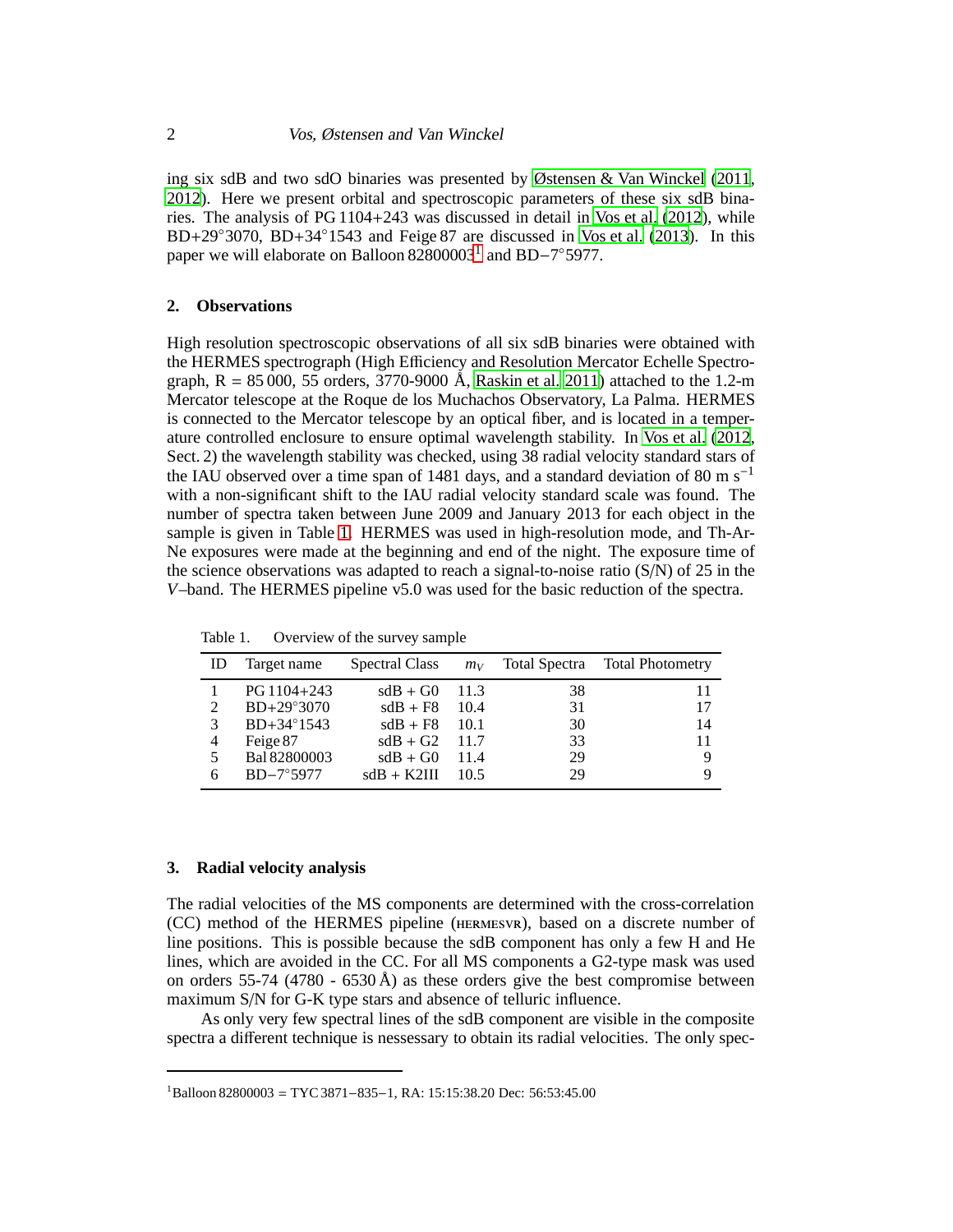tral line that is not contaminated by the MS components is the He I blend at 5875 Å. To derive radial velocities based on only one blended line, a cross correlation with a high-resolution synthetic sdB spectrum from the LTE grids of [Heber et al.](#page-6-14) [\(2000](#page-6-14)) was used. The cross correlation (CC) is carried out in wavelength space, and the error is determined by performing a Monte-Carlo (MC) simulation in which Gaussian noise is added to the observed spectra after which the CC is repeated. A more elaborate explanation of the radial velocity determination is given in [Vos et al. \(2012](#page-6-11), [2013](#page-6-12)).

The orbital parameters of the sdB and MS components are calculated by fitting a Keplerian orbit to the radial velocity measurements, while adjusting the period (*P*), time of periastron  $(T_0)$ , eccentricity (*e*), angle of periastron ( $\omega$ ), two amplitudes ( $K_{\text{MS}}$ ) and  $K_{\text{sdB}}$ ) and two systemic velocities ( $\gamma_{\text{MS}}$  and  $\gamma_{\text{sdB}}$ ). As a first guess for these parameters, the results of [Østensen & Van Winckel \(2011](#page-6-9)) were used. The radial velocity measurements were weighted according to their errors as  $w = 1/\sigma$ . For each system, the Lucy  $\&$  Sweeney (1971) test was used to check if the orbit is significantly eccentric. In the fitting process, the system velocities of both components are allowed to vary independently of each other, to allow for gravitational redshift effects in the sdB component (see [Vos et al. \(2012,](#page-6-11) Sect. 4)). The uncertainties on the final parameters are obtained using 5000 iterations in a Monte-Carlo simulation where the radial velocities were perturbed based on their errors.

For Bal 82800003 we find a period of  $1363 \pm 25$  days, while for BD-7°5977 a period of 1195  $\pm$  30 days is measured. Both systems are clearly eccentric with an eccentricity of respecivily  $0.25 \pm 0.02$  and  $0.16 \pm 0.01$ . The radial velocity curves together with the orbital solutions are plotted in Fig. [1.](#page-3-0) The spectroscopic parameters of all six sdB binaries are summarized in Table [2.](#page-2-0)

| ID                    | P<br>(d)                                                                                   | e                                                                                                      | q                                                                                                              | $K_{\rm MS}$<br>$(km s^{-1})$                                                                                | $K_{\rm sdB}$<br>$(km s^{-1})$                                                                      | $\gamma$<br>$(km s^{-1})$                                                                                               |
|-----------------------|--------------------------------------------------------------------------------------------|--------------------------------------------------------------------------------------------------------|----------------------------------------------------------------------------------------------------------------|--------------------------------------------------------------------------------------------------------------|-----------------------------------------------------------------------------------------------------|-------------------------------------------------------------------------------------------------------------------------|
| 2<br>3<br>4<br>5<br>6 | $753 \pm 3$<br>$1283 \pm 63$<br>$972 \pm 2$<br>$936 \pm 2$<br>$1363 \pm 25$<br>$1195 + 30$ | < 0.002<br>$0.15 \pm 0.01$<br>$0.16 \pm 0.01$<br>$0.11 \pm 0.01$<br>$0.25 \pm 0.02$<br>$0.16 \pm 0.01$ | $0.64 \pm 0.01$<br>$0.39 \pm 0.01$<br>$0.57 \pm 0.01$<br>$0.55 \pm 0.01$<br>$0.51 \pm 0.02$<br>$0.43 \pm 0.01$ | $4.42 \pm 0.08$<br>$6.53 \pm 0.30$<br>$5.91 \pm 0.07$<br>$8.19 \pm 0.11$<br>$2.43 \pm 0.03$<br>$2.77 + 0.02$ | $6.9 \pm 0.2$<br>$16.6 \pm 0.6$<br>$10.3 \pm 0.2$<br>$15.0 \pm 0.2$<br>$4.8 \pm 0.3$<br>$6.1 + 0.8$ | $-15.17 \pm 0.07$<br>$-57.58 \pm 0.36$<br>$32.10 \pm 0.06$<br>$32.98 \pm 0.08$<br>$-15.06 \pm 0.03$<br>$-8.73 \pm 0.02$ |

<span id="page-2-0"></span>Table 2. Summary of the spectroscopic orbital solutions for the MS and sdB component of all six  $sdB + MS$  binaries.

# **4. Spectral Energy Distribution analysis**

The spectral-energy distribution (SED) of the systems can be used to determine the spectral type of the MS and sdB component. We used photometric SEDs which were fitted with model SEDs to determine both the effective temperature and surface gravity of both components. To collect the photometry of both systems the subdwarf database<sup>[2](#page-2-1)</sup>

<span id="page-2-1"></span><sup>2</sup>http://catserver.ing.iac.es/sddb/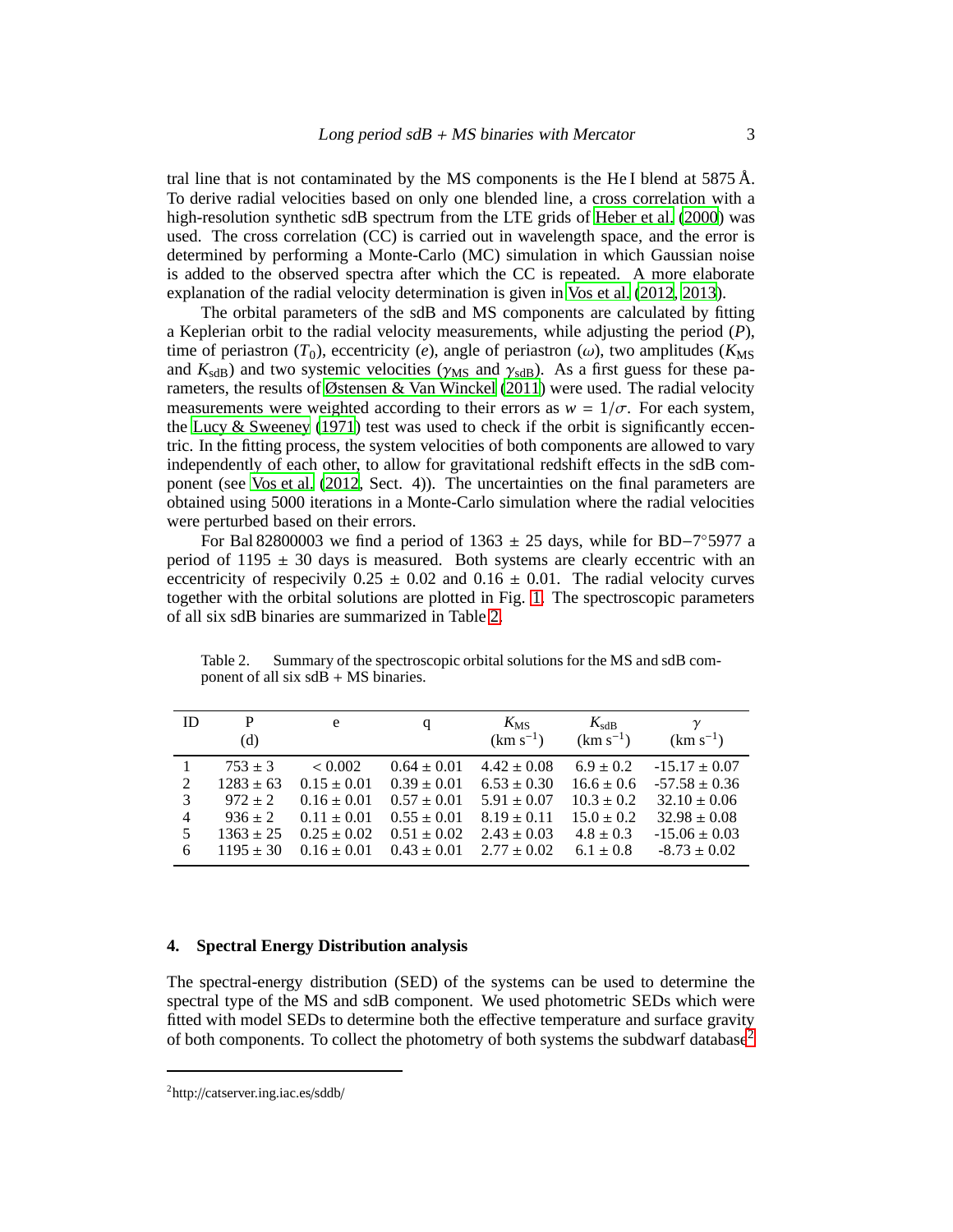

<span id="page-3-0"></span>Figure 1. The radial velocity curves for Bal 82800003 (left) and BD−7 ◦5977 (right). Top: spectroscopic orbital solution (solid line: MS, dashed line: sdB), and the observed radial velocities (filled blue circles: MS component, open green circles: sdB component). The measured system velocities of both components are shown by a dotted line. Middle: residuals of the MS component. Bottom: residuals of the sdB component.

[\(Østensen 2006](#page-6-16)), which contains a compilation of data on hot subdwarf stars collected from the literature, is used. These photometric measurements are supplemented with photometry obtained from several other catalogs.

The SED fitting method used here is described in [Vos et al. \(2012](#page-6-11), [2013](#page-6-12)). The observed photometry is fitted with a synthetic SED integrated from model atmospheres, using a combination of a grid based fitting approach followed by a least-squares minimizer. For the MS component Kurucz atmosphere models [\(Kurucz 1993](#page-6-17)) ranging in effective temperature from 4000 to 9000 K, and in surface gravity from log *g*=3.0 dex  $(cgs)$  to 5.0 dex  $(cgs)$  are used. For the hot sdB component TMAP (Tübingen NLTE Model-Atmosphere Package, [Werner et al. 2003](#page-6-18)) atmosphere models with a temperature range from  $20000 \text{ K}$  to  $50000 \text{ K}$ , and  $\log g$  from 4.5 dex (cgs) to 6.5 dex (cgs) are used.

Using the nine photometric measurements that are available for Bal 82800003 we find that this binary consists of a rather cold sdB component with  $T_{\text{eff,sdB}} = 22500 \pm 1000$ 3500 K and  $\log g_{sdB} = 5.12 \pm 0.4$  dex, and a MS companion with  $T_{\text{eff,MS}} = 5970 \pm 0.4$ 350 K and  $\log g_{\text{MS}} = 4.10 \pm 0.35$  dex. The system has a reddening of  $E(B - V) =$  $0.01_{-0.01}^{+0.025}$  mag, which is consistent with the maximum reddening  $E(B - V)_{\text{max}} = 0.035$ derived from the dust maps of [Schlegel et al.](#page-6-19) [\(1998](#page-6-19)). The probability distibution of the MS companion follows a Gaussian pattern, but for the sdB companion there is a much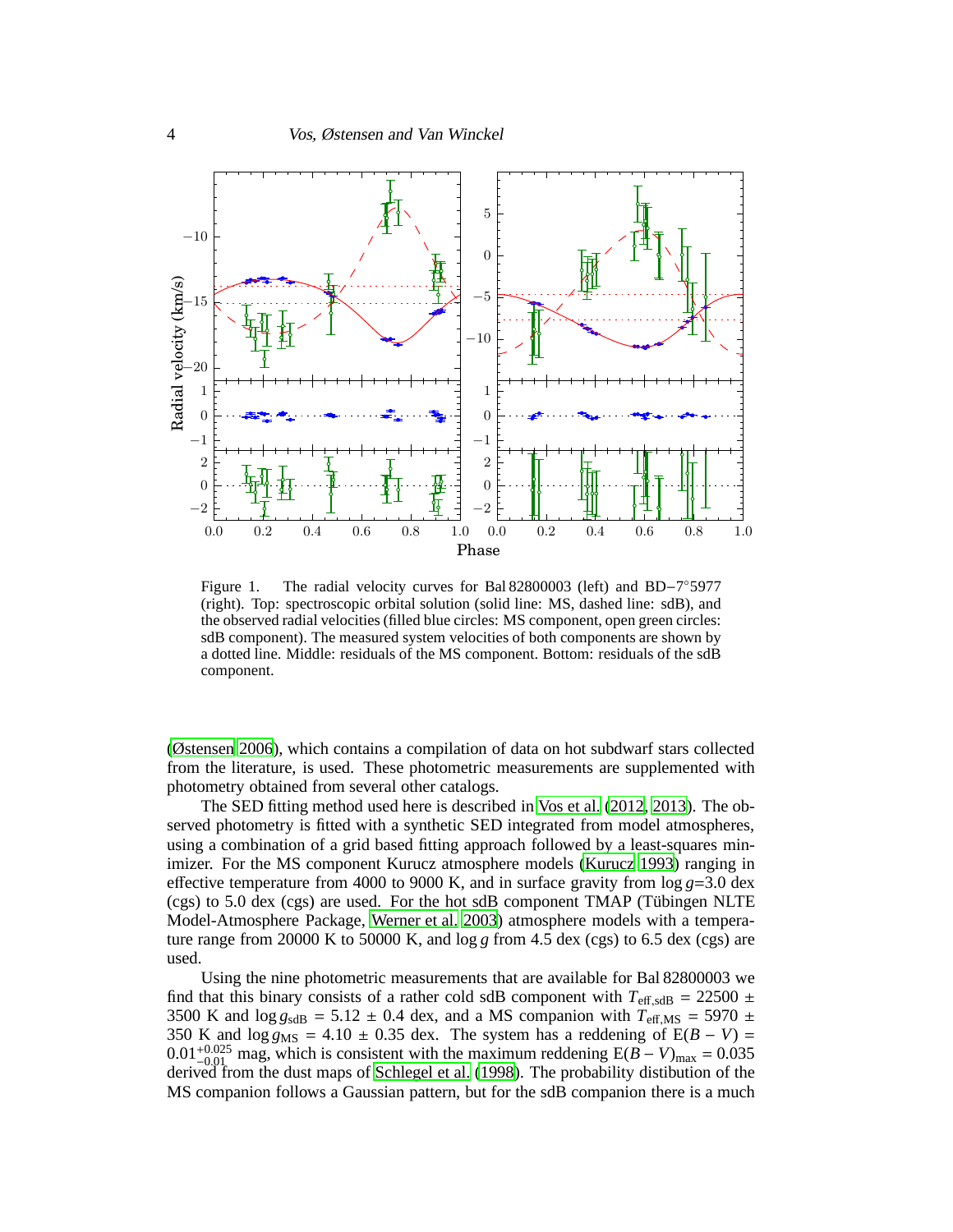



larger spread, indicating that the derived effective temperature and surface gravity are not as reliable.

The SED of BD-7°5977 is clearly different from that of all other binaries in the sample, as it is dominated by the cool companion, indicating that the companion is more luminous than a main sequence star. The sdB component is only visible in the UV. The SED fit results in:  $T_{\text{eff,sdB}} = 29000 \pm 400 \text{ K}$ ,  $\log g_{\text{sdB}} = 5.02 \pm 0.4 \text{ dex}$ ,  $T_{\text{eff,MS}}$  $= 4720 \pm 250$  K and  $\log g_{\text{MS}} = 2.86 \pm 0.35$  dex. The reddening is rather high at E(*B*−*V*)  $= 0.034 \pm 0.034$  mag.

| ID                          | $\rm T_{eff,MS}$<br>(K) | $\log g_{\rm MS}$<br>(dex) | $T_{\text{eff,sdB}}$<br>(K) | $\log g_{\rm sdB}$<br>$(\text{dex})$ | $E(b - v)$<br>(mag) |
|-----------------------------|-------------------------|----------------------------|-----------------------------|--------------------------------------|---------------------|
|                             | $5930 \pm 160$          | $4.29 \pm 0.05$            | $33500 \pm 1200$            | $5.85 \pm 0.08$                      | $0.001 \pm 0.017$   |
| $\mathcal{D}_{\mathcal{L}}$ | $6180 \pm 420$          | $4.32 \pm 0.50$            | $25900 \pm 3000$            | $5.56 \pm 0.39$                      | $0.010 \pm 0.030$   |
| 3                           | $6150 \pm 250$          | $4.07 \pm 0.28$            | $36900 \pm 2100$            | $5.79 \pm 0.20$                      | $0.006 \pm 0.030$   |
| 4                           | $5980 \pm 325$          | $4.36 \pm 0.42$            | $27300 \pm 2700$            | $5.55 \pm 0.40$                      | $0.006 \pm 0.030$   |
| 5.                          | $5970 \pm 350$          | $4.10 \pm 0.35$            | $22500 \pm 3500$            | $5.12 \pm 0.40$                      | $0.010 \pm 0.025$   |
| 6                           | $4720 + 250$            | $2.86 + 0.35$              | $29000 \pm 4000$            | $5.02 + 0.40$                        | $0.034 \pm 0.034$   |

Table 3. Photometric parameters of the systems.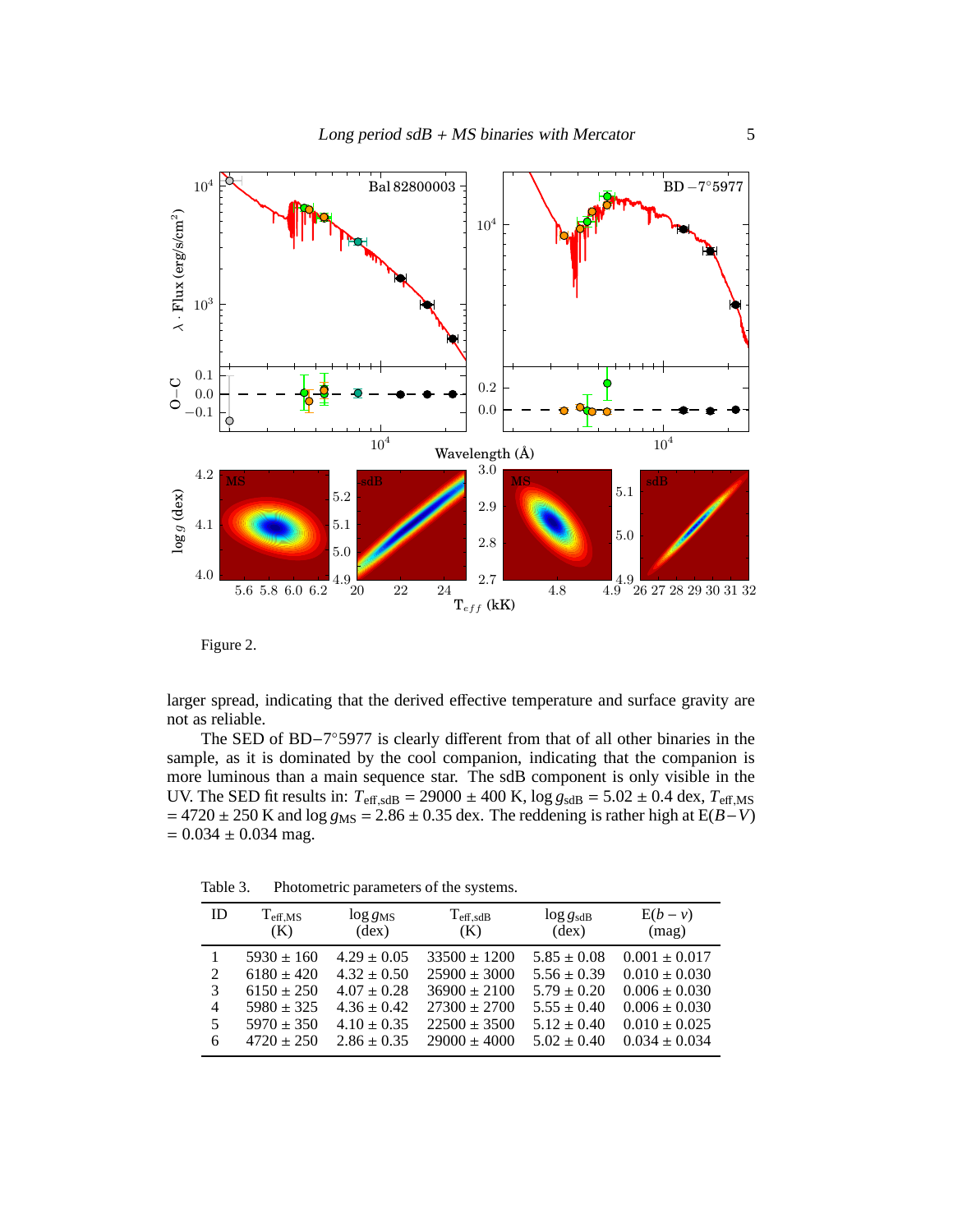## **5. Conclusions**

Long time base spectroscopy from the Mercator telescope was used to solve the orbits of six sdB binaries, and resulted in orbital periods of 750 to over 1300 days. Furthermore, five out of six systems have a significant eccentric orbit instead of the predicted circular orbits. The sdB components of all six systems are consistent with a canonical post-core-helium-flash model with a mass around  $0.47 M_{\odot}$ . During the red giant phase of the sdB progenitor the tidal forces between the sdB progenitor and its companion should circularize the orbit very efficiently [\(Zahn 1977](#page-6-20)), and the further evolution provides very few possibilities to re-introduce eccentricity to the orbit.

[Deca et al. \(2012\)](#page-5-0) proposed the hierarchial triple merger scenario of [Clausen & Wade](#page-5-1)  $(2011)$  $(2011)$  for the possibly eccentric sdB + K system PG 1018-047, where the K-type companion would not have been involved in the evolution of the sdB component. However, such a scenario seems too unlikely to be observed frequently. Another possible explanation for these eccentric systems would be that tidal circularization during the RGB and the RLOF phase is not as efficient as currently assumed. In highly eccentric systems the mass transfer through RLOF and mass loss due to stellar winds will not be constant over the orbit. Bonačić Marinović et al. [\(2008](#page-5-2)) studied this effect in binary systems with an AGB star, and found that tidally enhanced mass loss from the AGB star at orbital phases closer to periastron can work efficiently against the tidal circularization of the orbit. Further theoretical studies could investigate if this eccentricity enhancement mechanism can work in in the progenitors of sdB+MS binaries as well.

**Acknowledgments.** Based on observations made with the Mercator Telescope, operated on the island of La Palma by the Flemish Community, at the Spanish Observatorio del Roque de los Muchachos of the Instituto de Astrofsica de Canarias. Based on observations obtained with the HERMES spectrograph, which is supported by the Fund for Scientific Research of Flanders (FWO), Belgium , the Research Council of K.U.Leuven, Belgium, the Fonds National Recherches Scientific (FNRS), Belgium, the Royal Observatory of Belgium, the Observatoire de Genve, Switzerland and the Thringer Landessternwarte Tautenburg, Germany. The research leading to these results has received funding from the European Research Council under the European Community's Seventh Framework Programme (FP7/2007–2013)/ERC grant agreement Nº 227224 (PROSPERITY), as well as from the Research Council of K.U.Leuven grant agreements GOA/2008/04 and GOA/2013/012. The following Internet-based resources were used in research for this paper: the NASA Astrophysics Data System; the SIM-BAD database and the VizieR service operated by CDS, Strasbourg, France; the aryive scientific paper preprint service operated by Cornell University. This publication makes use of data products from the Two Micron All Sky Survey, which is a joint project of the University of Massachusetts and the Infrared Processing and Analysis Center/California Institute of Technology, funded by the National Aeronautics and Space Administration and the National Science Foundation.

#### **References**

<span id="page-5-2"></span>Bonačić Marinović, A. A., Glebbeek, E., & Pols, O. R. 2008, A&A, 480, 797. <0710.4859> Clausen, D., & Wade, R. A. 2011, ApJ, 733, L42. <1104.5026>

<span id="page-5-1"></span><span id="page-5-0"></span>Deca, J., Marsh, T. R., Østensen, R. H., Morales-Rueda, L., Copperwheat, C. M., Wade, R. A., Stark, M. A., Maxted, P. F. L., Nelemans, G., & Heber, U. 2012, MNRAS, 421, 2798. <1111.3576>